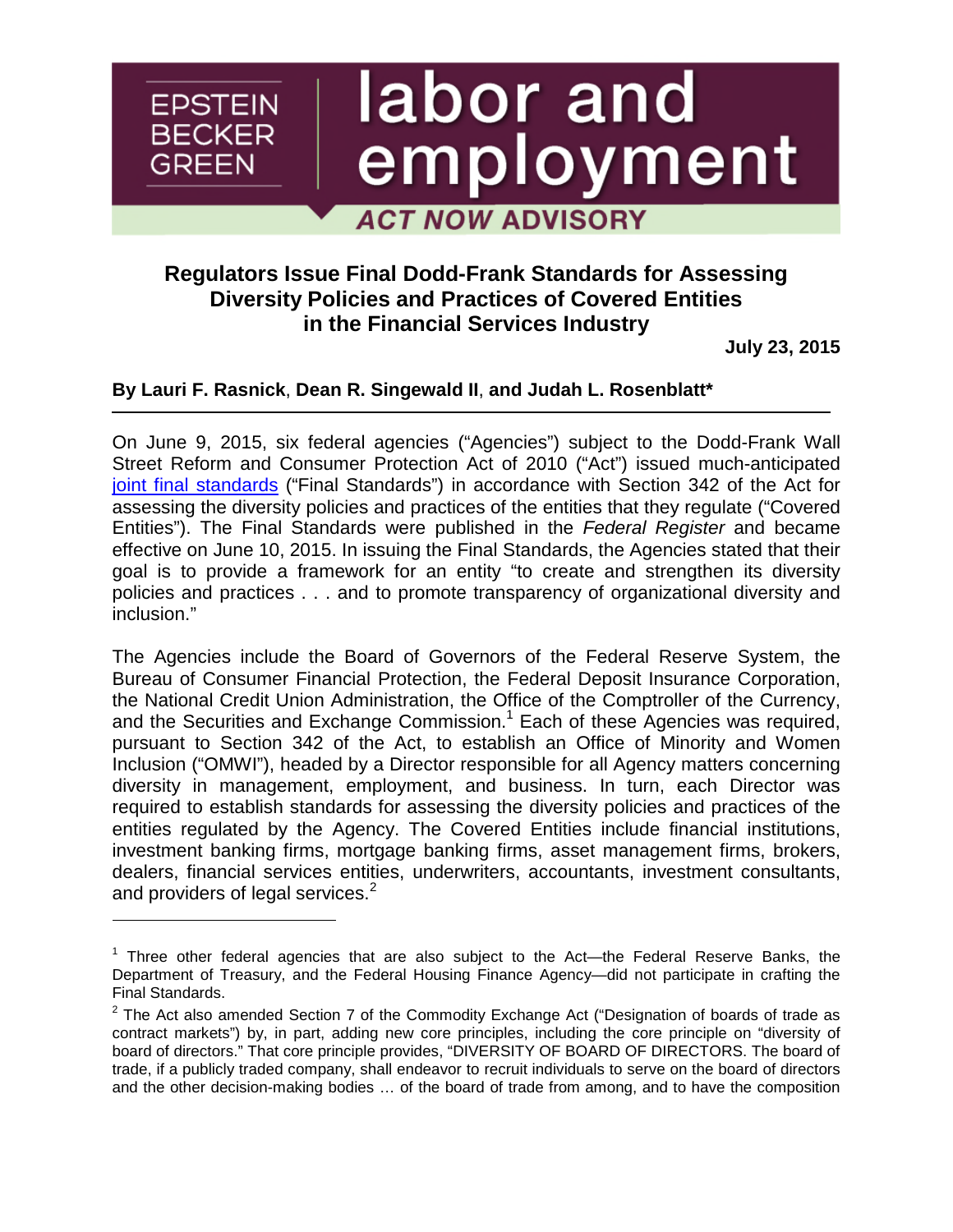As we previously reported, on October 25, 2013, the Agencies published *[joint proposed](https://www.federalregister.gov/articles/2013/10/25/2013-25142/proposed-interagency-policy-statement-establishing-joint-standards-for-assessing-the-diversity)* standards [\("Proposed Standards"\), which were available for public comment for over](https://www.federalregister.gov/articles/2013/10/25/2013-25142/proposed-interagency-policy-statement-establishing-joint-standards-for-assessing-the-diversity) three months. The Final Standards track the Proposed Standards in large part, although some changes were made to address comments received by the Agencies.

#### **Changes from Proposed Standards to Final Standards**

The changes in the Final Standards include additional language clarifying certain provisions, including the following:

- **Definition of "Diversity" and "Inclusion."**
	- o A number of comments sought a definition of "diversity," as the Proposed Standards did not have one. Suggested definitions ranged from a narrow definition to one including individuals with disabilities, veterans, and/or LGBT individuals.
	- o The Final Standards define "diversity" to include "minorities," as defined in Section 342(g)(3) of the Act (i.e., Black Americans, Native Americans, Hispanic Americans, and Asian Americans), as well as women.
	- o The Final Standards provide that Covered Entities may choose to apply a broader definition and note that a broader definition may include categories referenced by the U.S. Equal Employment Opportunity Commission in its EEO report.<sup>3</sup>
	- o The Final Standards also provide a definition of "inclusion" (which the Proposed Standards did not contain) as a "process to create and maintain a positive work environment that values individual similarities and differences, so that all can reach their potential and maximize their contributions to an organization."
- **Applicability to Small Entities/Extraterritorial Application.**
	- o In order to clarify what size entities were covered, the Final Standards state that they focus primarily on institutions with more than 100

of the bodies reflect, a broad and culturally diverse pool of qualified candidates." All boards of trade designated as contract markets are required to demonstrate compliance with each core principle as a condition of obtaining and maintaining designation as such.

 $^3$  The EEO-1 Report defines race and ethnicity categories as Hispanic or Latino, White (Not Hispanic or Latino), Black or African American (Not Hispanic or Latino), Native Hawaiian or Other Pacific Islander (Not Hispanic or Latino), Asian (Not Hispanic or Latino), American Indian or Alaska Native (Not Hispanic or Latino), and Two or More Races (Not Hispanic or Latino). The EEO-1 Report is available at http://www.eeoc.gov/employers/eeo1survey/2007instructions.cfm.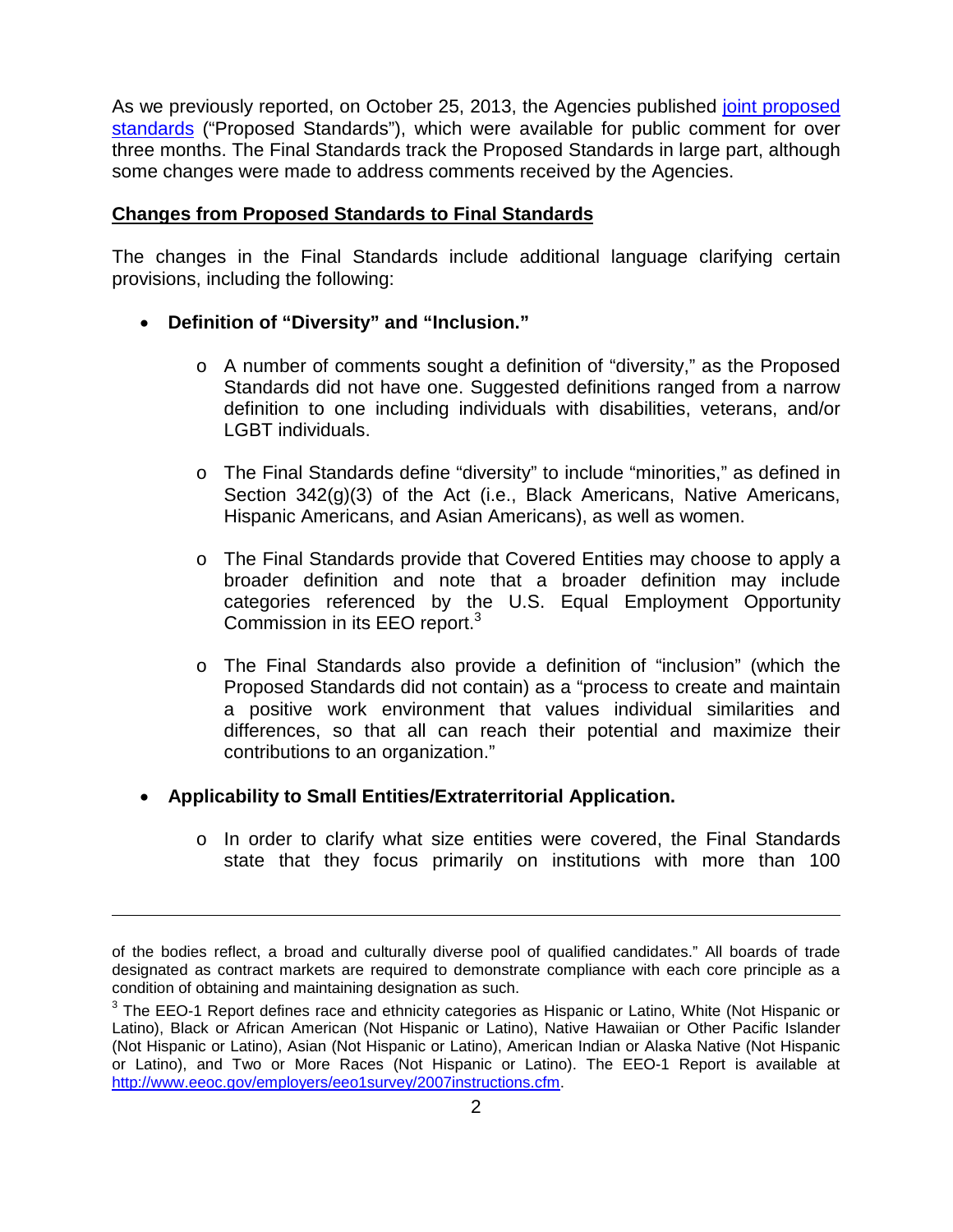employees, but the Agencies encourage each Covered Entity to use the standards in "a manner appropriate to its unique characteristics."

o The Final Standards specifically limit applicability to an entity's U.S. operations, as this was not clear in the Proposed Standards.

#### • **Frequency and Structure of Assessment and Reporting.**

- o As the Proposed Standards did not explain how often self-assessments should occur, the Final Standards state that a self-assessment should be performed annually, with ongoing monitoring.
- o The Final Standards also clarify that an entity may choose to share its self-assessment with the OMWI Director of the entity's primary federal financial regulator, rather than submitting it to every relevant Agency.

### • **Impact of Standards.**

o The Final Standards address concerns about the legal impact of the standards by adding the following language: **"This document is a general statement of policy under the Administrative Procedure Act, 5 U.S.C. 553. It does not create new legal obligations. Use of the Standards by a regulated entity is voluntary."** (Emphasis added.)

#### **Final Standards**

Consistent with the Proposed Standards, the Final Standards are divided into five general categories: (i) organizational commitment to diversity and inclusion, (ii) workforce profile and employment practices, (iii) procurement and business practices (or supplier diversity), (iv) practices to promote transparency of organizational diversity and inclusion, and (v) entities' self-assessment.

- **Organizational Commitment to Diversity and Inclusion**. Recognizing that the commitment to diversity and inclusion must come from a Covered Entity's leaders, including its board of directors, senior officials, and managers, the Agencies set the following standards to "inform how an entity promotes diversity and inclusion both in employment and contracting, and how an entity fosters a corporate culture that embraces diversity and inclusion":
	- o Include considerations of diversity in employment and contracting, including hiring, recruiting, retention, and promotion, as important elements of the Covered Entity's strategic plan.
	- o Establish a diversity and inclusion policy that is approved and supported by senior leadership, including the board of directors.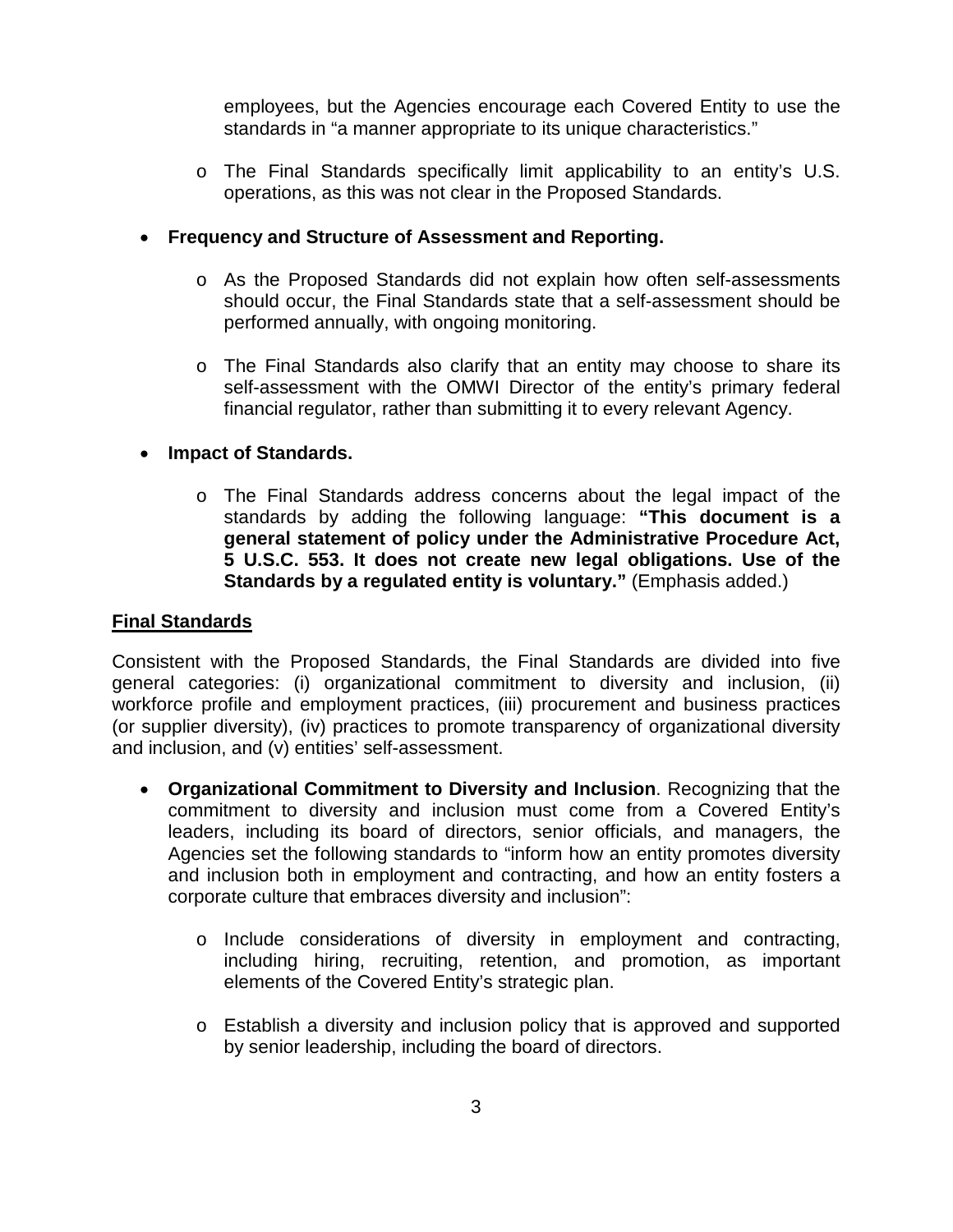- o Provide regular progress reports to senior leadership.
- o Conduct equal employment opportunity and diversity education and training on a regular basis.
- o Designate a senior level official with dedicated resources to support strategies and initiatives and to oversee and direct the Covered Entity's diversity efforts. (Notably, the Final Standards state that this person should have relevant knowledge and experience for the role.)
- o Take proactive steps to attract and/or promote a diverse pool of candidates, including women and minorities, in the Covered Entity's hiring, recruiting, retention, and promotion, as well as in its selection of board members, senior management, and other senior leadership positions.
- **Workforce Profile and Employment Practices**. Finding that many Covered Entities promote the fair inclusion of minorities and women in their workforce by different means, including the use of various analytical tools, the Agencies set the following standards to evaluate and assess, on an annual basis, a Covered Entity's diversity and inclusion efforts:
	- $\circ$  Use metrics to track and analyze personnel activity, such as recruitment, applicants, hires, promotions, terminations, career development support, coaching, executive seminars, and retention. (The Final Standards emphasize the importance of **both** quantitative and qualitative measurements.)
	- o Hold management accountable for diversity and inclusion efforts. (The Final Standards clarify that this applies to all levels of management.)
	- o Establish action-oriented programs and practices to create a diverse pool of candidates for employment, including outreach to organizations and educational institutions serving minorities and women as well as participation in conferences, workshops, and other events attracting minorities and women participants.
- **Procurement and Business Practices**. Based on their understanding that there is a competitive advantage to working with minority-owned and women-owned businesses, the Agencies set the following standards to evaluate and assess, on an annual basis, a Covered Entity's supplier diversity program:
	- o Establish a supplier diversity policy that provides a fair opportunity for minority-owned and women-owned businesses to compete in the procurement of goods and services.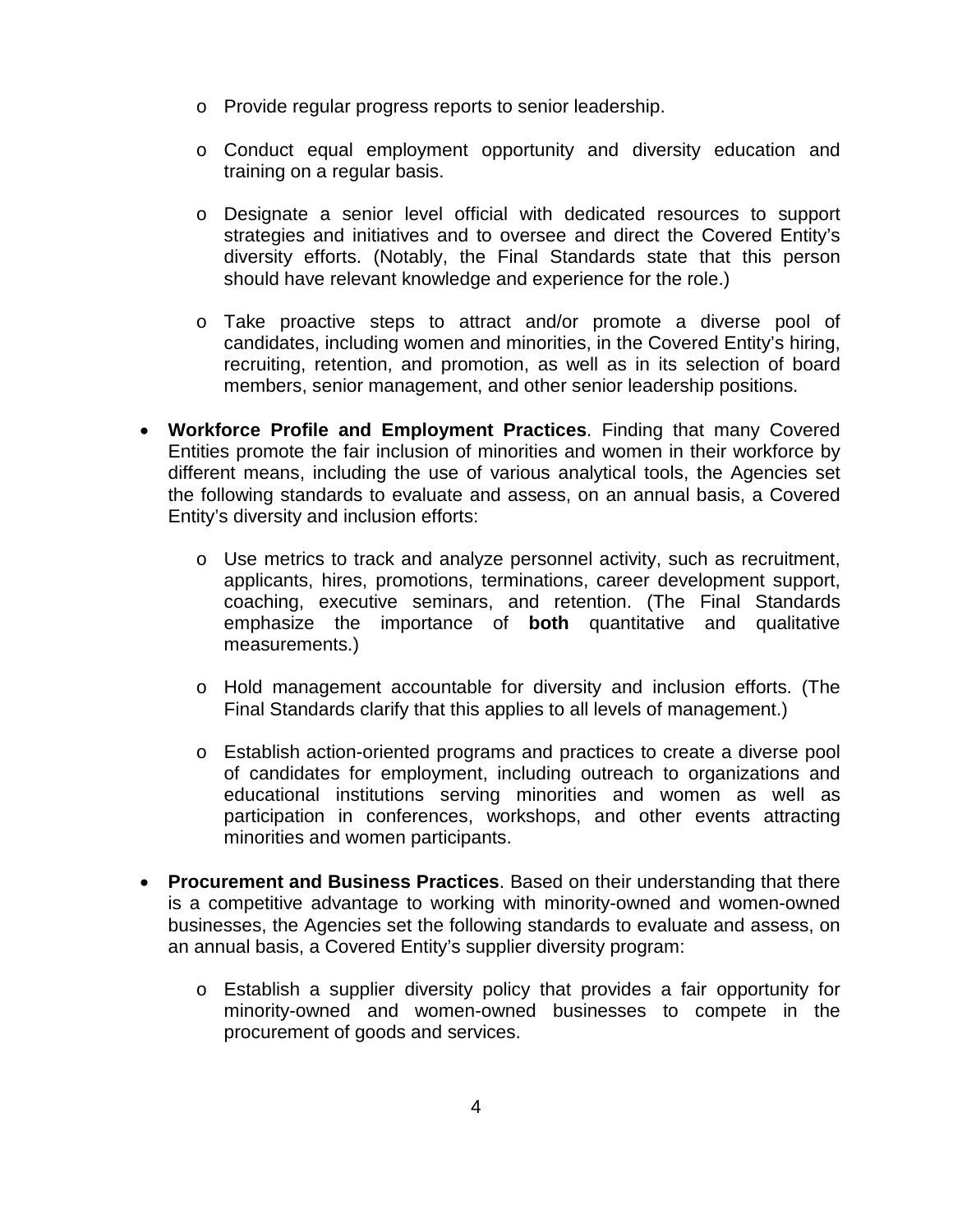- $\circ$  Use metrics and analytics to track and analyze supplier diversity activity, including tracking annual contract spending, the percentage of spending allocated to minority/women-owned businesses, and the demographics of contractors' and subcontractors' workforces. (The Agencies specifically refused to set quantifiable targets, although a number of comments suggested them.)
- o Establish action-oriented programs and practices to create a diverse supplier pool, including outreach to minority/women-owned contractors and representative organizations; participation in conferences, workshops, and other events attracting minority/women-owned businesses; and publicizing its procurement opportunities.
- **Practices to Promote Transparency of Organizational Diversity and Inclusion**. Believing that transparency and publicity can be an important aspect of assessing diversity policies and practices, the Agencies set as a standard that a Covered Entity make available to the public annually, through its public website or other appropriate communication methods, the following information:
	- o the Covered Entity's diversity and inclusion strategic plan;
	- o the Covered Entity's commitment to diversity and inclusion;
	- o opportunities available at the entity that promote diversity; and
	- o the Covered Entity's progress toward achieving diversity and inclusion in its workforce and procurement activities, which may include workforce and supplier demographic profiles, employment and procurement opportunities, forecasts of potential employment and procurement opportunities, and the availability and use of mentorship and developmental programs for employees and contractors.
- **Entities' Self-Assessment**. The Final Standards include a self-assessment approach to assessments, rather than assessments conducted by the Agencies. The Final Standards include considerations for self-assessment, disclosure, and reporting by Covered Entities. For example, Covered Entities should do the following:
	- o Conduct self-assessments of diversity policies and practices annually.
	- o Monitor and evaluate performance under diversity policies and practices on an ongoing basis.
	- o Provide information pertaining to the self-assessments of diversity policies and practices to the OMWI Directors of their primary federal financial regulator.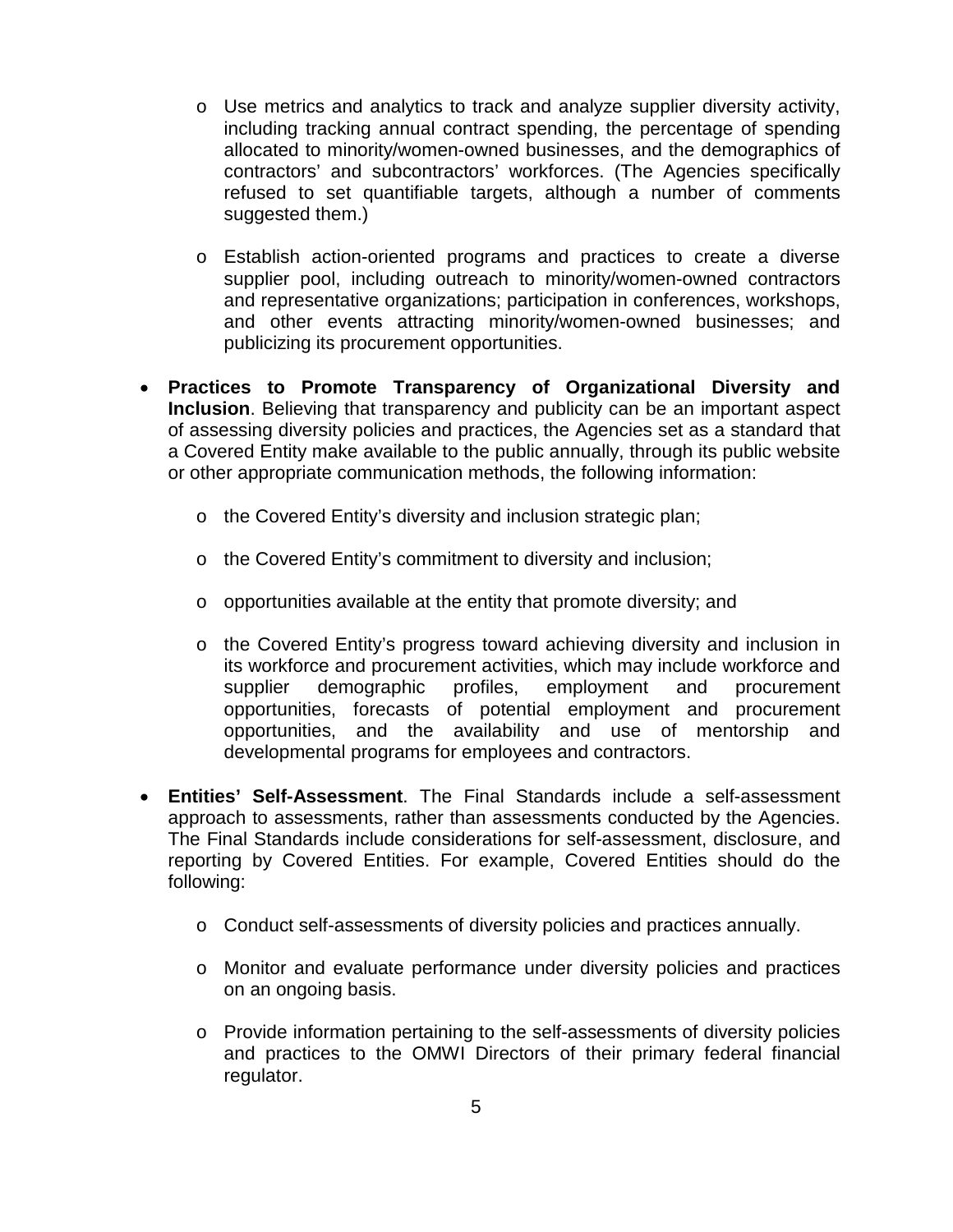- o Designate submitted information as confidential commercial information.
- o Publish information pertaining to efforts made with respect to the standards.

#### **What Employers Should Do Now**

The Final Standards note that their use by Covered Entities is "**voluntary**." Use of the standards, however, is strongly encouraged, and compliance will be viewed favorably both by the public and regulating agencies. The Agencies may choose to revisit their voluntary approach in the future, and entities that have been in compliance will be better prepared for any mandatory standards that may be issued or any review undertaken by the Agencies. Therefore, Covered Entities should consider taking the following actions:

- Identify a person/committee responsible for diversity and inclusion.
- Create diversity and inclusion policies for employees and suppliers.
- Incorporate diversity considerations into strategic plans for hiring, retention, and promotion.
- Establish action-oriented programs and practices to create both a diverse supplier pool and a diverse pool of candidates for employment.
- Determine a method to hold management accountable for diversity/inclusion efforts (through performance appraisals, compensation decisions, or otherwise).
- Identify and review accessible information to internally assess the diversity of employment and suppliers.
- Consider what initiatives, efforts, or other information will be disclosed to the public and the methodology of such disclosure.

\* \* \* \*

For more information about this Advisory, please contact:

**Lauri F. [Rasnick](http://www.ebglaw.com/lauri-f-rasnick/)** New York 212-351-4854 [LRasnick@ebglaw.com](mailto:LRasnick@ebglaw.com)

**Dean R. [Singewald](http://www.ebglaw.com/dean-r-singewald-ii/) II Stamford** 203-326-7410 [DSingewald@ebglaw.com](mailto:DSingewald@ebglaw.com)

*\*Judah L. Rosenblatt, a Summer Associate (not admitted to the practice of law) in Epstein Becker Green's New York office, contributed to the preparation of this Advisory.*